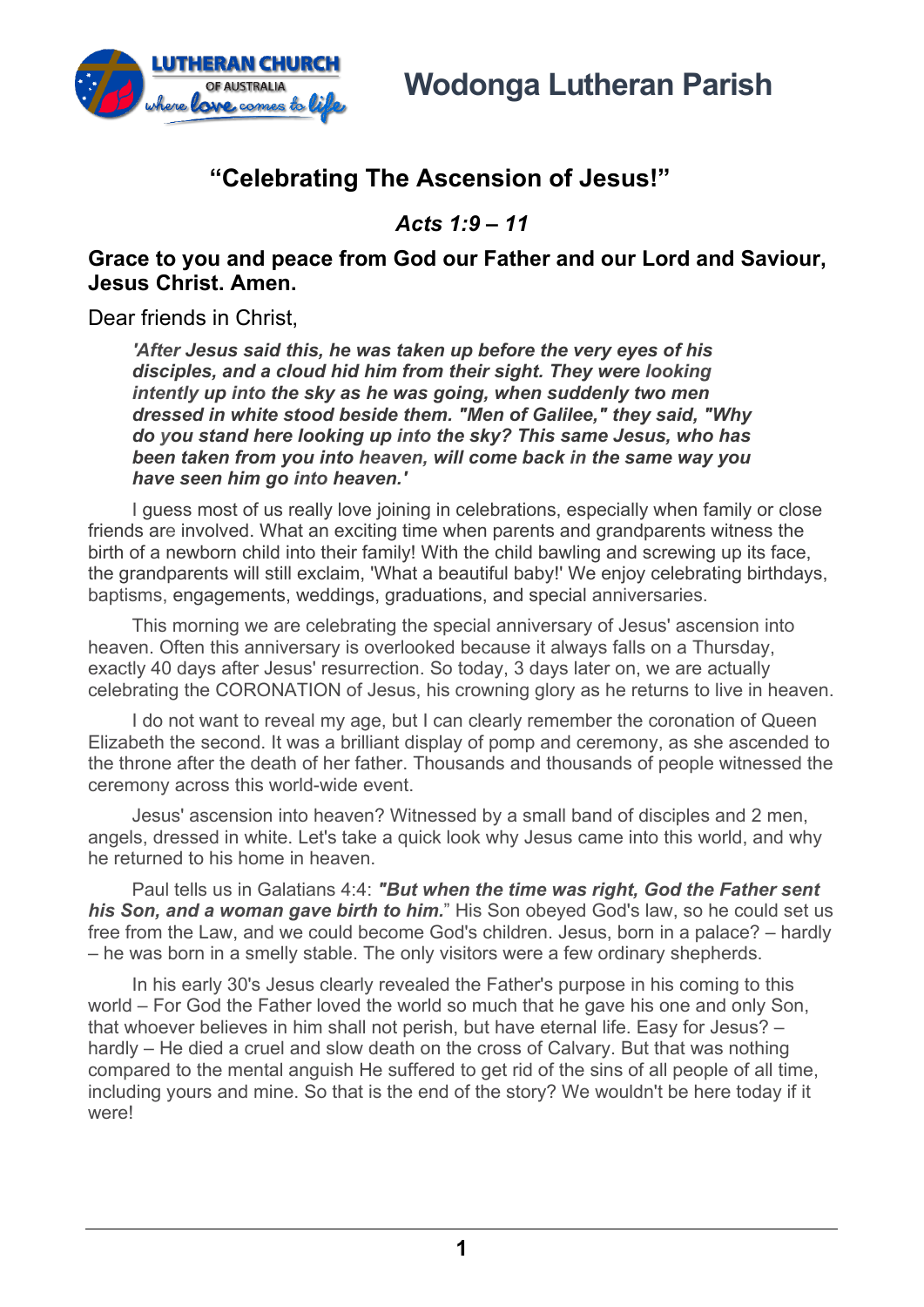On the third day Jesus was raised from death to life! He is Lord and Conqueror of all sin, death. evil and hell. Doesn't look very much like that when we look at society today. Wicked wars, abuses of morality, slander and evil associated with elections, our own pride and selfishness. We admit our own inadequacy and sinfulness before God. But Jesus says to each one of us as he said to Martha, 'I am the resurrection and the life. Whoever believes in me will live, even though they die, and whoever believes in me will never die. Do you believe this!' And our response? With Paul we exclaim, 'For I am sure that neither death nor life ...nor anything else ii all creation, will be able to separate us from the love of God in Christ Jesus our Lord.'

We return to this day of Jesus' ascension. Yes, it's 40 days after Jesus' resurrection. He has led his disciples out of Jerusalem to Bethany. He gives them final instructions. *"I have all power in heaven and on earth,"* he tells them. *"You go into all the world to share my good news. Be my witnesses. I'll be with you always."*

They hear and they watch. He raises his hands in blessing. Slowly, majestically, he begins to ascend. Spellbound, they see that holy body rise, until it disappears into a cloud. The disciples keep staring upward. They hear voices, 2 men clothed in dazzling white have a message for them –: "*Men of Galilee, why do you stand looking up into heaven? This Jesus, who was taken up from you into heaven, will come again in the same way as you saw him go into heaven."*

It is God's gentle way of bringing their thoughts down to earth. Their continued staring upwards is understandable. They want another look at their dear Lord. They can't however, do much witnessing for Jesus, looking up into the sky. They now have a life to live for him here on this earth. And so do we, whom God in his miraculous love has called us out of darkness into his marvellous light.

In just 10 days it happened! The special day of Pentecost! The Holy Spirit came upon these disciples and jelled and clarified into their hearts and minds everything Jesus had told them and taught them. They became fearless witnesses in proclaiming Jesus as Saviour and Lord. This was the exciting beginning of the NT Christian Church, the Church to which we belong today, the Church which is central at Victory and St John's, the Church of which Jesus is Lord.

John says this in his first letter, "*How great is the love the Father has lavished on us through Jesus, that we should be called children of God. And that is what we are. What we will be has not yet been made known. But we know that when Jesus appears again, we shall be like him, for we shall see him as he is."*

Jesus says, "*Believe in my Father and also in me. There are many rooms in my Father's house, and I am going to prepare a place for you. And after I go and prepare a place for you, I will come back and take you to myself, so that you will be where I am."*

Again, Jesus says, "*Because I live, you will live also."*

All these promises and priceless gifts are offered to us by Jesus. Trust and believe in him as your Lord and Saviour and Friend, and you will have a certain present and a fantastic future with Jesus forever and ever.

I cannot help but conclude with the words of St Paul in 1 Corinthians 15, "*But thanks be to God! He gives us the victory through our Lord Jesus Christ."* **AMEN**.

## **Now may the peace of God, which passes all human understanding, guard our hearts and minds in Christ Jesus. Amen.**